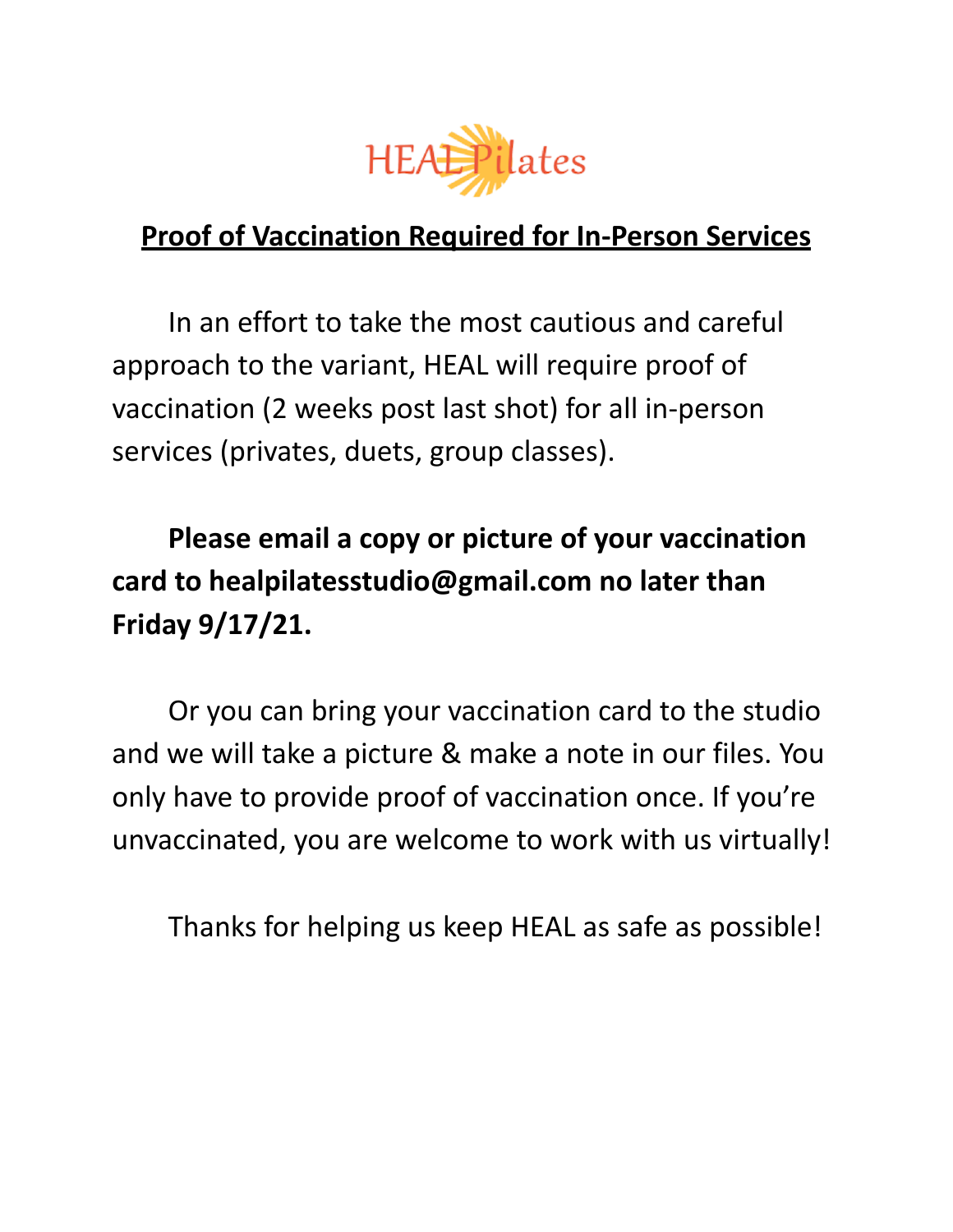## **How has HEAL prepared for reopening safely?**

- •Masks required (no exhale valve masks).
- •Machines 6ft apart.
- •Covid waiver required (see below).
- •One class in the space at a time.
- •All staff fully vaccinated.
- •Installed exhaust fan pulling air out of studio & screen door.
- •800 square foot air purifier.
- •Instructor maintains 6ft distance. No hands on touch.
- •CDC approved disinfectant wipes on machines.
- •Hand sanitizer and disinfectant wipe stations.
- •Vinyl covering all straps.
- •Minimized props.
- •Eliminated waiting room. Clients wait outside for appointments.
- •Coat rack for belongings & cubby for shoes.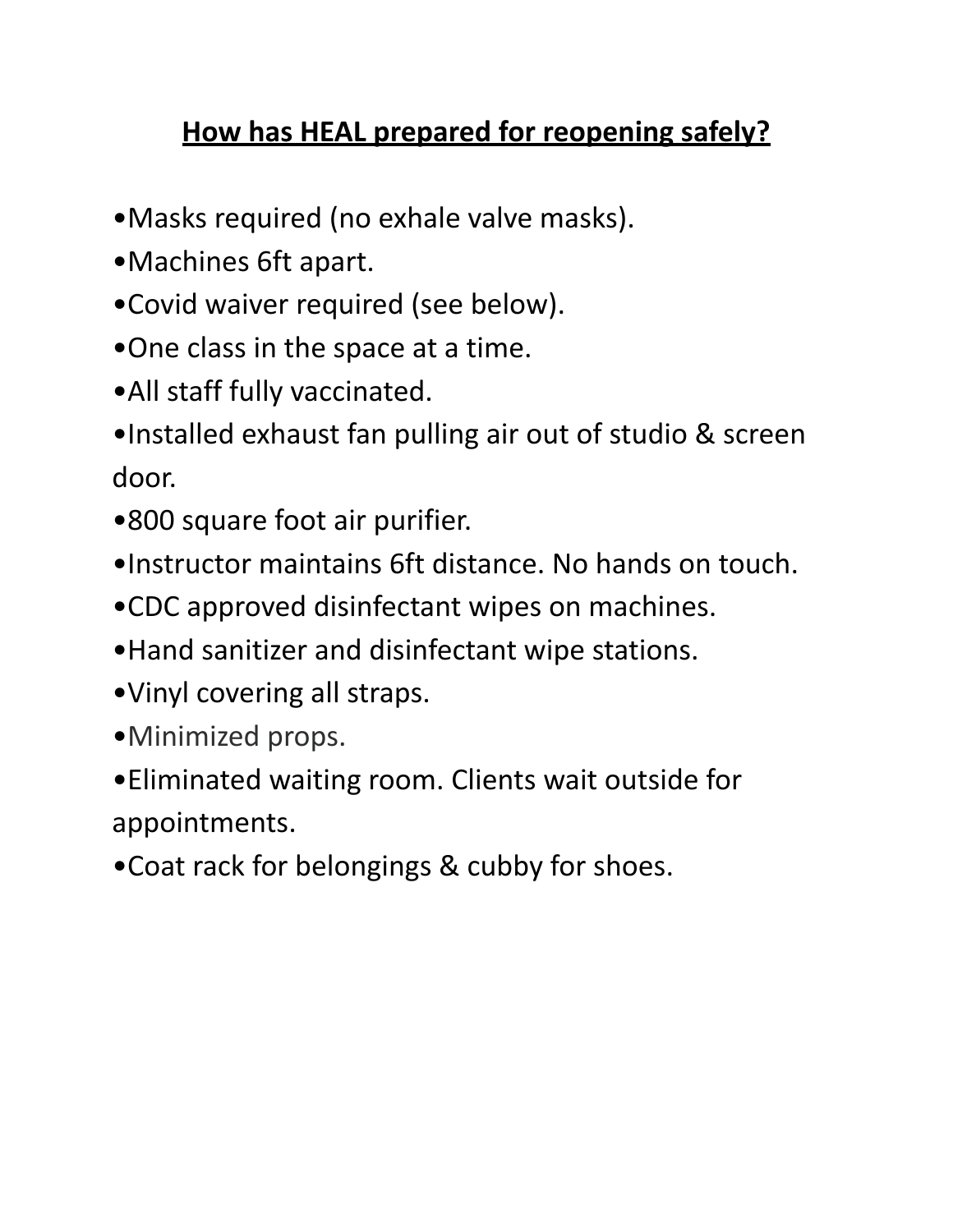## **Assumption of the Risk and Waiver of Liability Relating to Coronavirus/COVID-19**

The novel coronavirus, COVID-19, has been declared a worldwide pandemic by the World Health Organization. **COVID-19 is extremely contagious** and is believed to spread mainly from person-to- person contact. As a result, federal, state, and local governments and federal and state health agencies recommend social distancing and have, in many locations, prohibited the congregation of groups of people.

HEAL: Pilates has put in place preventative measures to reduce the spread of COVID-19; however, HEAL: Pilates and its employees cannot guarantee that you will not become infected with COVID-19. Further, attending HEAL: Pilates could increase your risk and your child(ren)'s risk of contracting COVID-19.

## ••••••••••••••••••••••••••••••••••••••••••••••

By signing this agreement, I

\_\_\_\_\_\_\_\_\_\_\_\_\_\_\_\_\_\_\_\_\_\_\_\_\_ acknowledge the

contagious nature of COVID-19 and voluntarily assume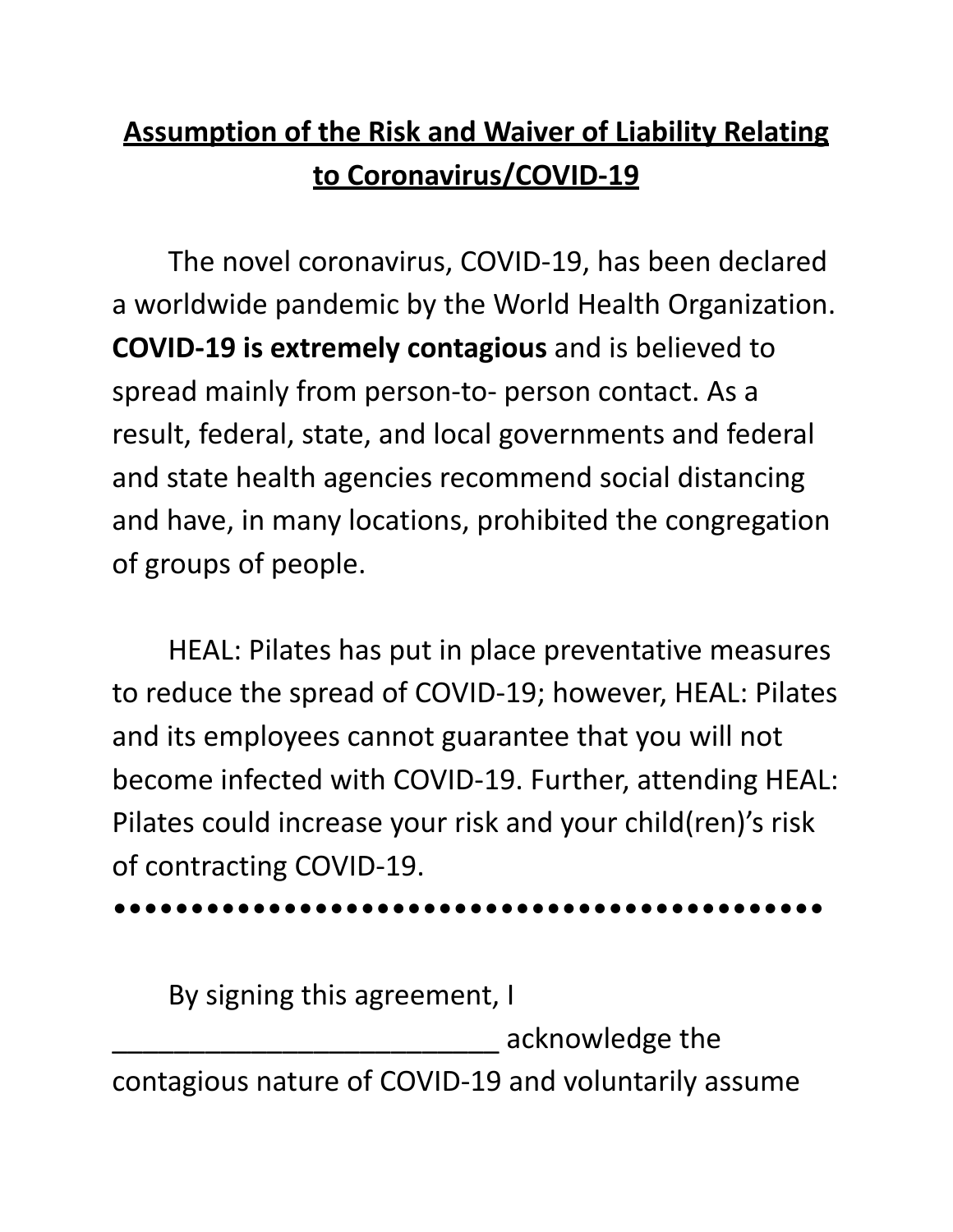the risk that I may be exposed to or infected by COVID-19 by attending HEAL: Pilates and that such exposure or infection may result in personal injury, illness, permanent disability, and death. I understand that the risk of becoming exposed to or infected by COVID- 19 at HEAL: Pilates may result from the actions, omissions, or negligence of myself and others, including, but not limited to, HEAL: Pilates employees, clients and class participants.

I voluntarily agree to assume all of the foregoing risks and accept sole responsibility for any injury (including, but not limited to, personal injury, disability, and death), illness, damage, loss, claim, liability, or expense, of any kind, that I may experience or incur in connection with my attendance and participation in classes and private sessions at HEAL: Pilates ("Claims"). I hereby release, covenant not to sue, discharge, and hold harmless HEAL: Pilates, its employees, agents, and representatives, of and from the Claims, including all liabilities, claims, actions, damages, costs or expenses of any kind arising out of or relating thereto. I understand and agree that this release includes any Claims based on the actions,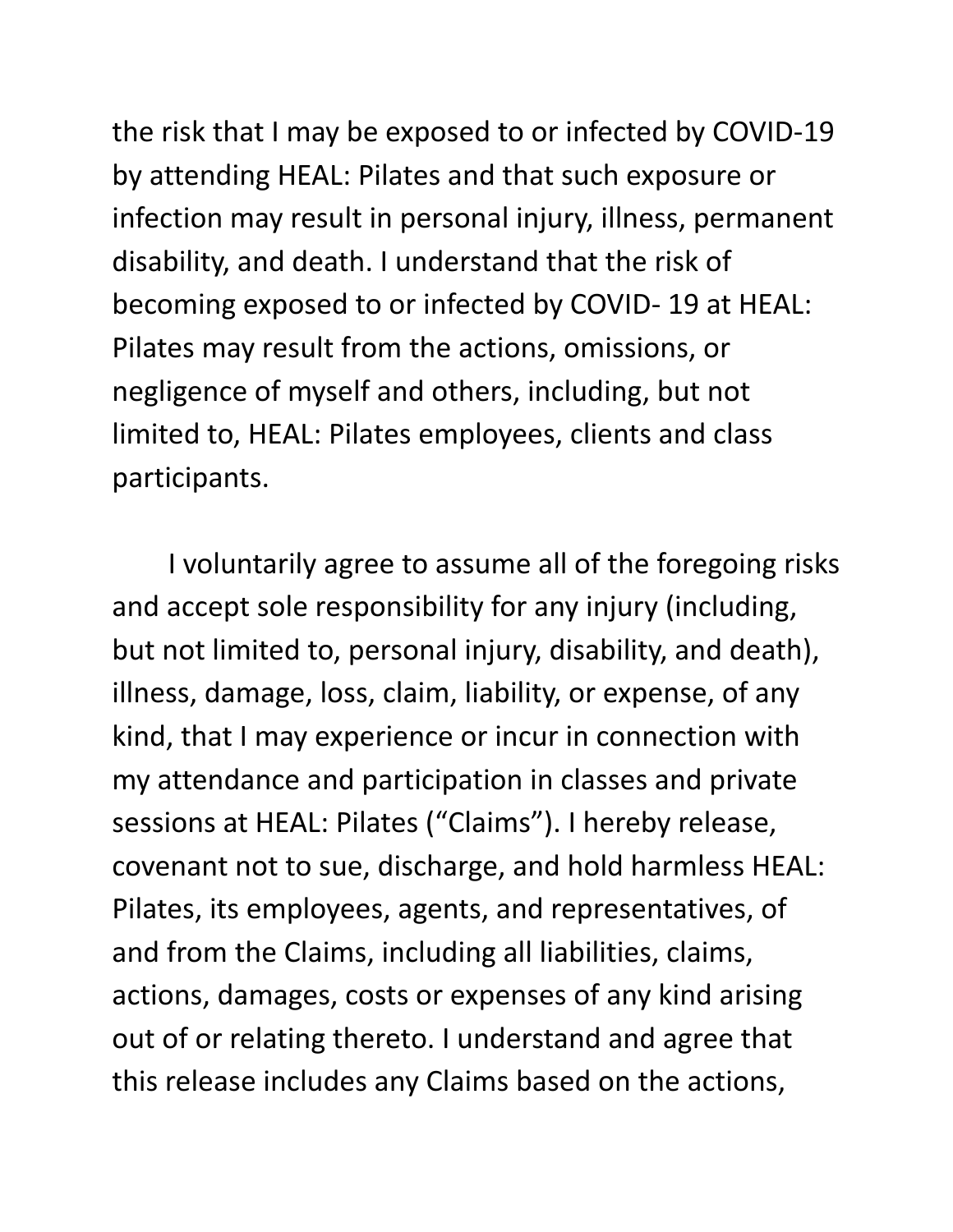omissions, or negligence of HEAL: Pilates, its employees, agents, and representatives, whether a COVID-19 infection occurs before, during, or after participation in any HEAL: Pilates program.

I voluntarily agree to forgo participation and attendance at HEAL: Pilates if I have any of the following confirmed COVID-19 symptoms:

- *• Cough*
- *• Shortness of breath or difficulty breathing*
- *• Fever*
- *• Chills*
- *• Muscle pain*
- *• Sore throat*
- *• New loss of taste or smell*

*This list is not all possible symptoms. Other less common symptoms have been reported, including gastrointestinal symptoms like nausea, vomiting, or diarrhea.*

I voluntarily agree to notify and inform HEAL: Pilates management if I have tested positive for COVID-19 after